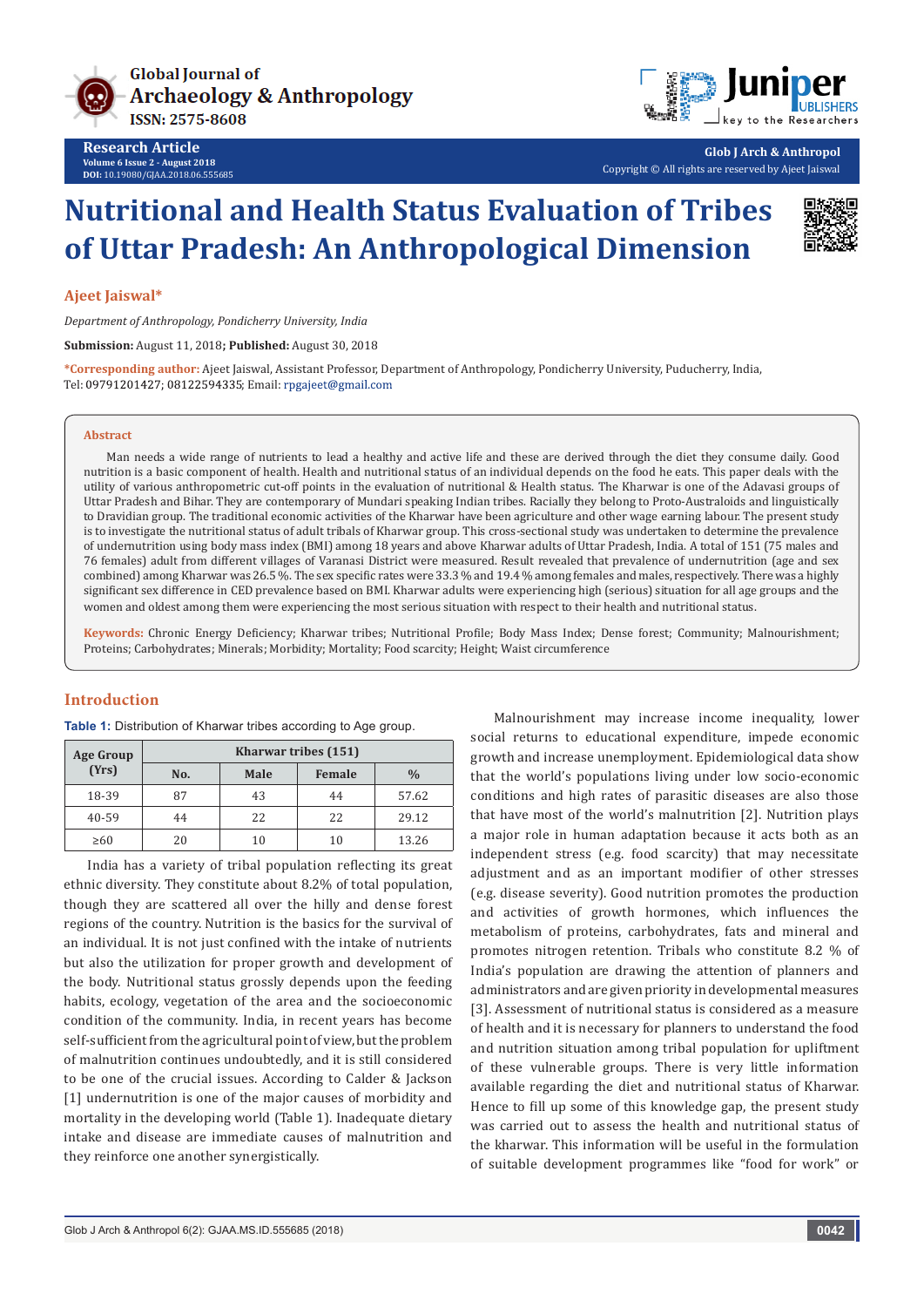other development programmes for the nutritional upliftment of this tribe. Therefore, the objective of the present study was to evaluate the nutritional status of the adult Kharwar tribe of Varanasi- Mirzapur District of Uttar Pradesh, India.

# **Materials and Methods**

The present study is cross-sectional and was conducted among 151 adult Kharwar tribe of Varanasi- Mirzapur District of Uttar Pradesh. The Kharwar is one of the Adavasi groups of Uttar Pradesh and Bihar. They are contemporary of Mundari speaking Indian tribes. Racially they belong to Proto-Australoids and linguistically to Dravidian group. The traditional economic activities of the Kharwar have been agriculture and other wage earning labour. They are contemporary of Mundari speaking Indian tribes. Racially they belong to Proto-Australoids and linguistically to Dravidian group. The Kharwar villages are found in comparatively plain areas. They erect their houses with mud, wood, bamboo and tiles. The traditional economic activities of the Kharwar have been agriculture and other wage earning labour.

A total of 75 males and 76 females were measured. Adults were grouped into three age group to observe the age-trend in their anthropometric measures as well the age group wise nutritional status. In the present study Kharwar of age from 18 to 80 years (both males and females) were included. Data were collected during December-January 2011-12. There were 57.6% subject belongs to 18-39 years age group followed by 29.12% and 13.26% Kharwar people belongs to 40-59 and ≥60years age group respectively.

Several anthropometric measurements like Weight (Wt), height (Ht), circumferences and skinfolds were measured using the standard methodology of Weiner & Lourie (1981) Lohman et al. [4,5] and BMI was computed using standard equation. Technical errors of measurements (TEM) were within acceptable limits. For ethical issue, both written and oral consent were obtained from each subject before commencement of the study. Nutritional status was evaluated using internationally accepted BMI guidelines [6].

Researcher followed the World Health Organization's classification (1995) of the public health problem of low BMI, based on adult populations worldwide. This classification categorizes prevalence according to percentage of a population with BMI< 18.5. Student's t-tests were performed to test for sex differences in mean values. Age-group difference was performed by ANOVA (F test). Sex differences in CED were determined by chi-square (χ2) test. All statistical analyses were undertaken using the Statistical Package (SPSS- 16). Statistical significance was set at  $p < 0.05$ .

# **Results**

The above Tables 2 & 3 shows the Mean, standard deviation, t-test , ANOVA (F) and significance (p) of anthropometric measurements of adult Kharwar tribes based on of Age groupwise and, Sexwise like weight (kg), height (cm), midupper arm circumference (cm), waist circumference (cm), hip circumference (cm), biceps skinfold (mm), triceps skinfold (mm), sub-scapular skinfold (mm) and BMI (kg/m<sup>2</sup> ) of more than 18 years old Kharwar tribals are presented in Table 4. Significant  $(p < 0.001)$  sex differences in mean Weight  $(t = 3.63, p < 0.001)$ and Height ( $t = 6.03$ ,  $p < 0.001$ ) were observed. Marked trend (Table 5) in Height, Waist Circumference, Hip Circumference and Biceps skinfold with increasing age-group among females; marked decline in Height, Mid Upper Arm Circumference, Waist Circumference and Hip Circumference among males and Triceps skinfold and Sub-scapular skinfold among females with increasing age-group; marked increase then decrease in mean values of Weight, Biceps skinfold, Triceps skinfold, Sub-scapular skinfold & Body Mass Index (BMI) among males and Weight, Mid Upper Arm Circumference and BMI among females with increasing age-group were observed. Significant sex difference in mean weight ( $t = 3.56$ ,  $p < 0.001$ ) in 18-39 and ( $t = 2.24$ ,  $p < 0.05$ ) in (40-59) years age group, in mean height ( $t = 5.35$ ,  $p < 0.001$ ) in 18-39 & (t = 2.60, p<0.01) in 40-59 years age group, in mean Mid Upper Arm Circumference ( $t = 2.57$ ,  $p < 0.01$ ) in 18-39 years age group were observed. Results of ANOVA revealed significant (p<0.05) differences in Triceps skinfold, Sub-scapular skinfold and BMI.

|  |                          |  |  | <b>Table 2:</b> Nutritional status was evaluated using internationally |
|--|--------------------------|--|--|------------------------------------------------------------------------|
|  | accepted BMI guidelines. |  |  |                                                                        |

| CED BMI $=$ <18.5                             | CED III= < 16.0 kg/m <sup>2</sup>       |  |  |  |
|-----------------------------------------------|-----------------------------------------|--|--|--|
|                                               | CED II= $16.0 - 16.9$ kg/m <sup>2</sup> |  |  |  |
|                                               | CED I= 17.0- 18.4 kg/m <sup>2</sup>     |  |  |  |
| Normal: BMI = $18.5 - 24.9 \text{ kg/m}^2$    |                                         |  |  |  |
| Overweight: BMI $\geq$ 25.0 kg/m <sup>2</sup> |                                         |  |  |  |

**Table 3:** Student's t-tests were performed to test for sex differences in mean values.

| Low $(5-9%)$ :             | Warning sign, monitoring required. |
|----------------------------|------------------------------------|
| Medium (10-19%):           | poor situation                     |
| High $(20-39%)$ :          | serious situation                  |
| Very high $( \geq 40\%)$ : | critical situation                 |

**Table 4:** Sex wise distribution of anthropometric measurements of adult Kharwar tribes based on Mean (SD) and t-test with significance (p).

|                          | <b>Sex</b>           |                    |        |       |  |
|--------------------------|----------------------|--------------------|--------|-------|--|
| <b>Variables</b>         | Male                 | Female             | t-test | p     |  |
|                          | Mean± SD<br>Mean± SD |                    |        |       |  |
| Age                      | $38.90 \pm 16.80$    | $37.90 \pm 16.678$ | 0.38   | 0.687 |  |
| Weight                   | $48.98 \pm 6.53$     | $45.00 \pm 7.55$   | 3.63   | 0.000 |  |
| Height                   | $152.81 \pm 6.51$    | $148.82 \pm 4.46$  | 6.03   | 0.000 |  |
| Mid Upper Arm<br>Circum. | $24.85 \pm 2.53$     | $24.42 \pm 5.67$   | 1.93   | 0.057 |  |
| Waist<br>Circumference   | $71.20 \pm 5.46$     | $70.99 \pm 6.10$   | 0.23   | 0.724 |  |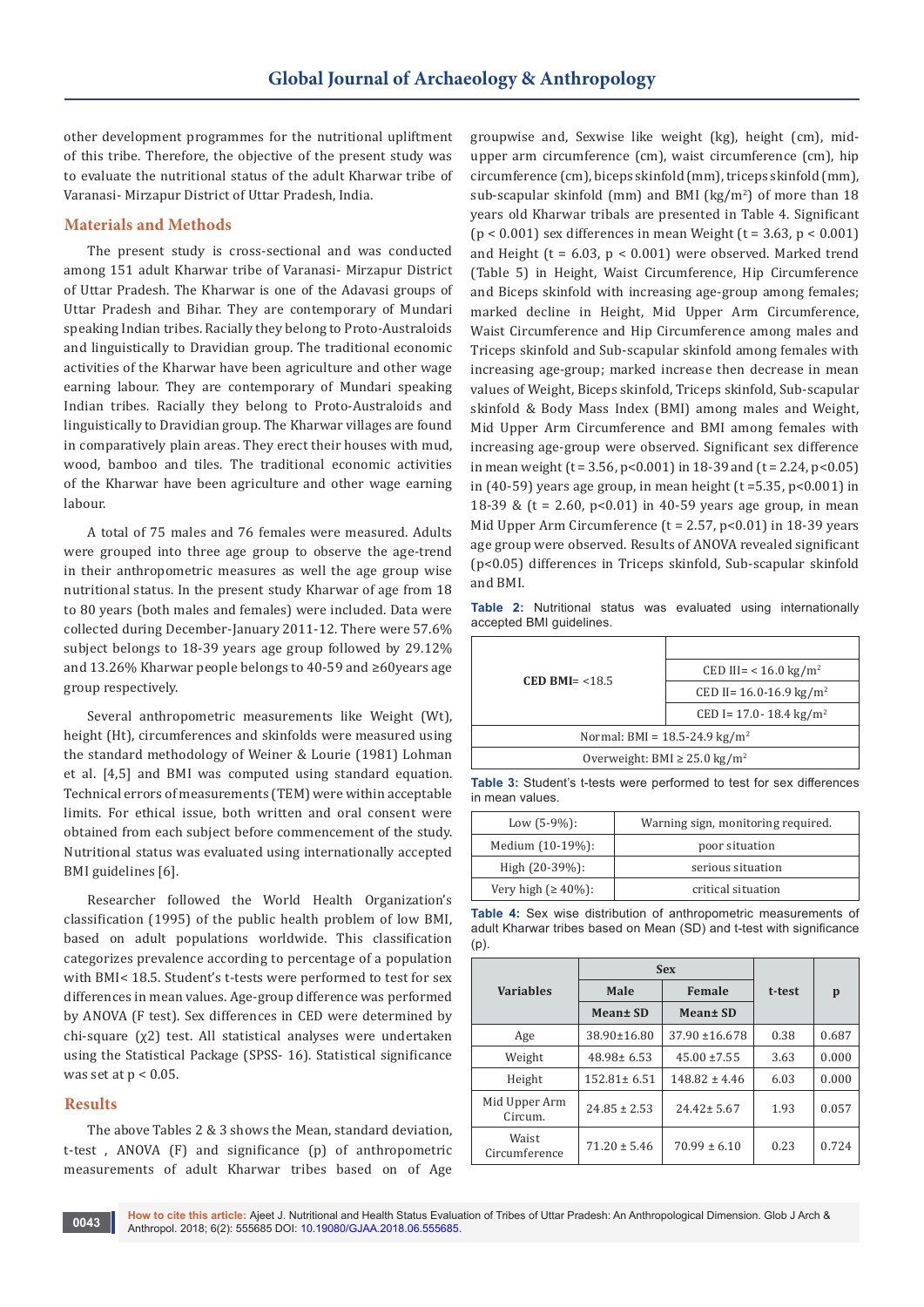| Hip<br>Circumference     | $80.68 \pm 4.61$ | $80.83 \pm 6.41$ | $-0.07$ | 0.838 |
|--------------------------|------------------|------------------|---------|-------|
| Biceps skinfold          | $3.90 \pm 079$   | $3.43 \pm 0.45$  | 1.28    | 0.188 |
| Triceps skinfold         | $4.96 \pm 1.01$  | $4.53 \pm 1.25$  | $-0.01$ | 0.986 |
| Sub-scapular<br>skinfold | $5.95 \pm 1.21$  | $5.42 \pm 1.55$  | 0.18    | 0.873 |
| <b>BMI</b>               | $21.50 \pm 2.81$ | $20.49 \pm 3.40$ | 0.58    | 0.561 |

The above Table 5 shows age group and sex wise distribution of prevalence of CED (%) based on BMI (kg/m<sup>2</sup>) among adult Kharwar tribes. Result revealed that prevalence of undernutrition (CED grades age and sex combined) among Kharwar was 27.05 %. The sex specific rates were 32.5 % and 21.6 %, among females and males, respectively. It was also observed that young adult females (18-39 years) had the highest prevalence of CED (36.6 %) followed by elderly males and females (33.5 %) i.e  $\geq 60$ years age group, females of age group 40-59 (27.5 %), males of age group 18-39 (21.5 %) and males of age group 40-59 (9.8 %), respectively. There was a highly significant sex difference in CED prevalence based on BMI ( $\chi^2$ = 10.34, df = 4, p= 0.05).

**Table 5:** Age group and Sex wise distribution of anthropometric measurements of adult Kharwar tribes based on mean (SD), t-test and ANOVA (F) with significance (p).

|                             |              |                   | Age-group (Years) Mean (SD) |                  |               |                     |
|-----------------------------|--------------|-------------------|-----------------------------|------------------|---------------|---------------------|
| <b>Variables</b>            | Sex & t-test | 18-39             | 40-59                       | $\geq 60$        | ANOVA (F)     | significance (p)    |
|                             | Male         | 49.28±5.35        | 51.24±6.73                  | 44.78±6.78       | 3.28          | 0.04                |
| Weight                      | Female       | $44.62 \pm 6.58$  | 45.49±8.64                  | 45.45±1.72       | 0.15          | 0.87                |
|                             | t-test       | $3.56***$         | $2.25*$                     | 0.23             | $\mathcal{L}$ | $\mathcal{L}^{\pm}$ |
|                             | Male         | $155.44 \pm 5.49$ | $153.44 \pm 6.45$           | 152.42±5.55      | 1.16          | 0.32                |
| Height                      | Female       | $148.43 \pm 6.22$ | 148.62±8.69                 | 149.59±2.29      | 0.14          | 0.87                |
|                             | t-test       | $5.35***$         | $2.60**$                    | 1.13             |               |                     |
|                             | Male         | $25.59 \pm 2.13$  | $25.34 \pm 3.13$            | $25.11 \pm 3.03$ | 0.54          | 0.58                |
| Mid Upper Arm<br>Circumfere | Female       | $24.28 \pm 3.36$  | 25.43±4.36                  | $25.20 \pm 2.45$ | 0.75          | 0.47                |
|                             | t-test       | $2.57**$          | 0.10                        | $-0.07$          |               |                     |
|                             | Male         | $72.39 \pm 5.03$  | 72.24±5.77                  | 68.16±6.67       | 2.69          | 0.07                |
| Waist Circumfere-           | Female       | $71.13 \pm 6.28$  | 72.13±6.44                  | 74.20±5.34       | 0.99          | 0.37                |
| nce                         | t-test       | 1.29              | 0.07                        | 0.94             |               |                     |
|                             | Male         | $82.38 \pm 4.23$  | 81.33±5.12                  | 79.37±4.82       | 1.64          | 0.20                |
| Hip Circumfere-<br>nce      | Female       | 80.76±4.85        | 82.38±5.83                  | 84.38±5.43       | 1.79          | 0.17                |
|                             | t-test       | 1.54              | $-0.74$                     | $-1.89$          |               |                     |
| Biceps skinfold             | Male         | $3.35 \pm 0.85$   | $3.71 \pm 0.40$             | $2.99 \pm 0.42$  | 2.89          | 0.06                |
|                             | Female       | $3.23 \pm 0.70$   | $3.26 \pm 0.84$             | $3.38 \pm 0.87$  | 0.16          | 0.85                |
|                             | t-test       | 0.79              | 1.93                        | $-1.11$          |               |                     |
|                             | Male         | $4.25 \pm 1.22$   | $4.75 \pm 0.72$             | $3.71 \pm 0.42$  | 4.46          | 0.01                |
| Triceps skinfold            | Female       | $4.37 \pm 1.13$   | $4.36 \pm 1.55$             | $4.15 \pm 0.76$  | 0.12          | 0.88                |
|                             | t-test       | $-0.51$           | 1.15                        | $-1.54$          |               |                     |
|                             | Male         | $5.43 \pm 1.33$   | $5.92 \pm 1.24$             | $4.58 \pm 0.78$  | 4.28          | 0.02                |
| Sub-scapular<br>skinfold    | Female       | $5.46 \pm 1.41$   | $5.45 \pm 1.90$             | $5.27 \pm 1.85$  | 0.06          | 0.94                |
|                             | t-test       | $-0.08$           | 1.03                        | $-1.03$          |               |                     |
|                             | Male         | $20.38 \pm 2.32$  | 21.75±3.84                  | 18.99±2.96       | 3.57          | 0.03                |
| BMI                         | Female       | $20.25 \pm 3.34$  | 20.48±3.41                  | $20.28 \pm 3.55$ | 0.04          | 0.96                |
|                             | t-test       | 0.23              | 1.25                        | $-0.82$          |               |                     |

#### **Discussion**

India has a large and diverse tribal population. Scheduled Tribe people constitute about less than 9% of the total population in India, with varying proportions in different States. They live in unique physical, socio-economic and cultural environment, isolated from general population. In view of their habitat and food habits, they form a distinct group compared to other populations. Their food intake is influenced by vagaries of nature, with large seasonal variations, depending upon availability of agricultural

and forest produce. Several studies have documented a close relationship between the tribal ecosystem and their health and nutritional status. [7,8]. Inadequate health care facilities and ecological degradation further aggravate the situation. There are wide variations among the groups in nutritional status and access to utilization of nutrition and health services.

Comparisons of mean BMI (among males and females) of the present study with various tribal populations of North India (Table 6). From this table it is clear that Santal (Birbhum) [9],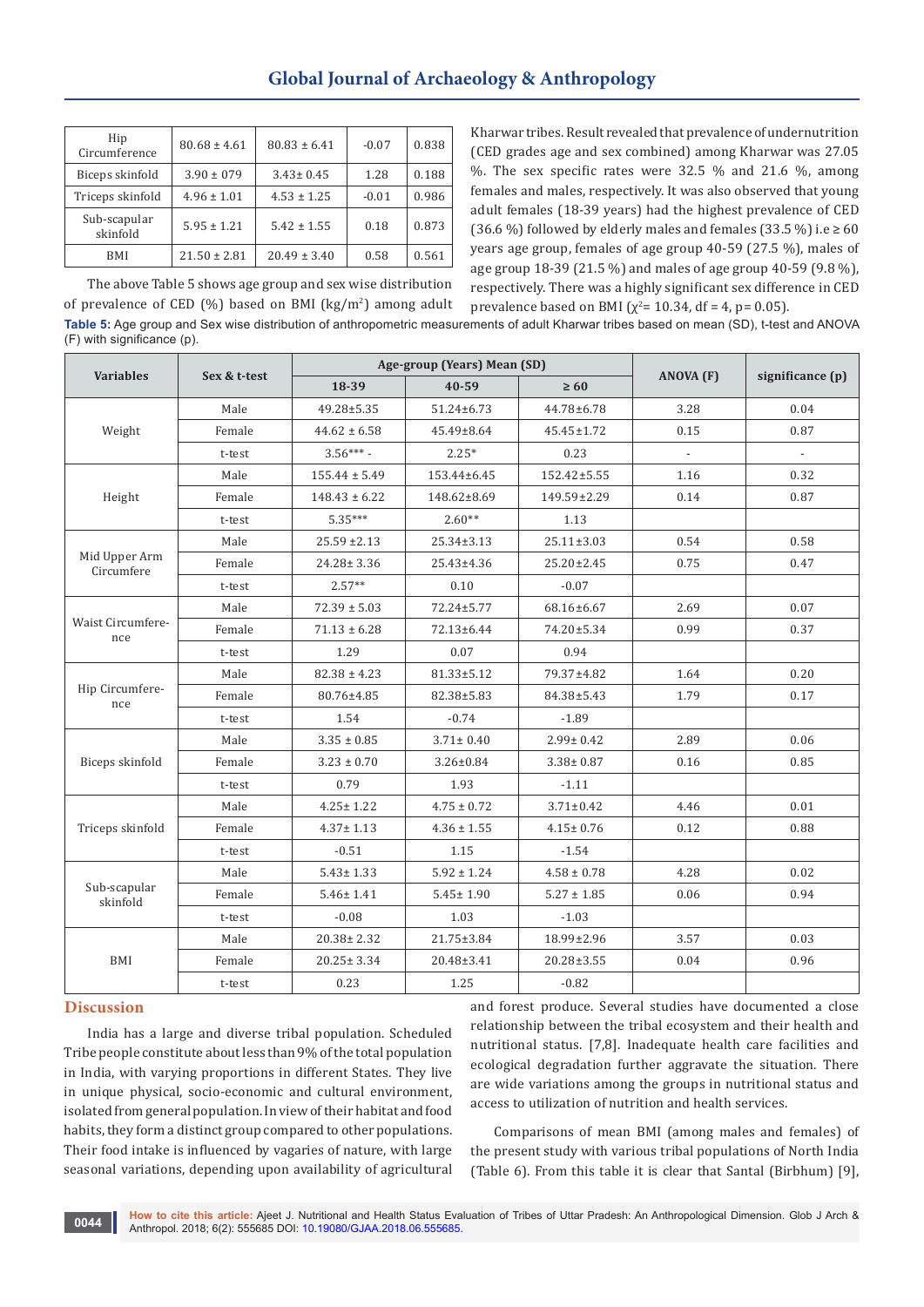Birhors [10] and Kharwar (present study) have the highest mean BMI (more than 20.0 kg/m<sup>2</sup>) followed by Santal  $(20.0)$  [11]; Dhimal [12], Lodha [13], Lodha [14] and Santal [9] (19.5); Oraon (18.8) [15]; Bhumij [16], Kora Mudi [17], Munda [18] and Bhumij (18.7) [13]; Kora Mudi (18.6) [19] and least mean BMI was observed among the Santal  $(18.5 \text{ kg/m}^2)$  males of North India. Similarly, Kharwar (present study) females have the highest mean BMI (20.5 kg/m<sup>2</sup> ) followed by Birhors, Oraon (19.7) [14]; Santal (19.5) [9]; Lodha [12] and Santal (19.3); Dhimal (19.1); Santal (18.7); Bhumij (18.4) [20]; Kora Mudi (18.3); Santal (18.1) and the least among them was observed among Munda (17.7) females of North India (Table 7).

**Table 6:** Age group and Sex wise distribution of prevalence of CED (%) based on BMI (kg/m²) among adult Kharwar tribes.

| <b>Nutritional</b> | <b>Sex</b> |               |           |                 |           |           |
|--------------------|------------|---------------|-----------|-----------------|-----------|-----------|
|                    |            | Male $(N=75)$ |           | Female $(N=76)$ |           |           |
| <b>Status</b>      | 18-39      | $40 - 59$     | $\geq 60$ | 18-39           | $40 - 59$ | $\geq 60$ |
|                    | $(n=43)$   | $(n=22)$      | $(n=10)$  | $(n=44)$        | $(n=22)$  | $(n=10)$  |
| <b>CED III</b>     | 1.5        | 4.7           | 11.2      | 4.6             | 9.2       | 11.2      |
| <b>CEDII</b>       | 0.5        | 0.5           | 0.5       | 13.7            | 4.6       | 0.5       |
| CED I              | 19.5       | 4.6           | 21.8      | 18.3            | 13.7      | 21.8      |
| Overall CED        | 21.5       | 9.8           | 33.5      | 36.6            | 27.5      | 33.5      |
| Normal             | 76.0       | 75.8          | 65.9      | 54.2            | 63.3      | 55.3      |
| Overweight         | 2.5        | 14.4          | 0.6       | 9.2             | 9.2       | 11.2      |

**Table 7:** Sex wise and overall comparison of mean BMI (kg/m<sup>2</sup>) and prevalence of CED of the Kharwar tribe with some of the tribal population of North India.

| Community | Male | Female                   | <b>Overall Mean</b>        | CED(%) | Reference               |
|-----------|------|--------------------------|----------------------------|--------|-------------------------|
| Bhumij    | 18.7 | 18.4                     | 18.6                       | 53.7   | Ghosh [20]              |
| Dhimal    | 19.5 | 19.1                     | 19.3                       | 36.7   | Banik et al. [12]       |
| Kora Mudi | 18.7 | 18.3                     | 18.5                       | 52.2   | Bose et al. [17]        |
| Kora Mudi | 18.6 | 18.3                     | 18.5                       | 53.5   | Bisai et al. [19]       |
| Lodha     | 19.5 | 19.3                     | 19.4                       | 43.0   | Mondal [13]             |
| Munda     | 18.7 | 17.7                     | 18.2                       | 58.5   | Ghosh & Bharati [18]    |
| Oraon     | 18.8 | 19.7                     | 19.3                       | 39.4   | Mittal & Sivastava [15] |
| Santal    | 20.0 | 19.3                     | 19.7                       | 31.6   | Bose et al. [17]        |
| Santal    | 18.5 | 18.7                     | 18.6                       | 53.7   | Ghosh & Malik [16]      |
| Santal    | 20.5 | 19.5                     | 20.0                       | 34.5   | Mukhopadhyay [9]        |
| Lodha     | 19.5 | $\overline{\phantom{a}}$ | $-$                        | 45.2   | Bose et al. [14]        |
| Bhumij    | 18.7 | $-$                      | $\overline{\phantom{a}}$ . | 48.4   | Bose et al. [14]        |
| Santal    | 19.5 | 18.1                     | 18.8                       | 46.7   | Das & Bose [10]         |
| Birhor    | 20.5 | 20.2                     | 20.3                       | 26.5   | Das et al. (2013)       |
| Kharwar   | 21.6 | 20.5                     | 21.05                      | 27.05  | Present study           |

In general, prevalence of CED among the tribals of North India shows that the overall CED was highest among the Mundas (58.5 %) of Kolkata followed by Bhumij and Santal (53.7 % by Ghosh [20]); Kora Mudi (53.5 % by Bisai et al., 2008); Kora Mudi; Bhumij (48.4 % by Bose et al., [14]); Santal (46.7 % by Das and Bose, 2010); Lodha (45.2 % by Bose et al., 2008); Lodha (43.0 % by Mondal, 2007); Oraon (39.4 % by Mittal and Srivastava, 2006); Dhimal (36.7 % by Banik et al. [12]); Santal (34.5 % by Mukhopadhyay [9]); Santal (31.6 % by Bose et al., 2006), Birhor (26.5 % by Das et al. 2013) and the present study Kharwar (27.05 %) had the least prevalence of CED among the other studied tribal community of North India.

According to National Family Health Statistics- 3 report (NFHS-3, 2005-2006), the prevalence of undernutrition in India

is 33.0% among males and 28.1% among females. In urban areas, these figures were 19.8% and 17.5%, respectively. In rural areas these were 38.8% and 33.1%, respectively. However, the situation is much worse in North India especially Uttar Pradesh and Bihar with corresponding prevalence of 37.7% and 31.6%, respectively. Among urban males and females, they were 19.9% and 15.5%, respectively. The corresponding rural figures were 44.9% (males) and 38.0% (females). Therefore, the use of BMI and WHO [6] BMI based cut-off points for the evaluation of CED are valid for use among tribal populations of India.

The primary importance, from the public health perspective is the need for immediate nutritional intervention programs to be implemented among Kharwar tribes of Varanasi–Mirzapur district of Uttar Pradesh and all other tribal groups experiencing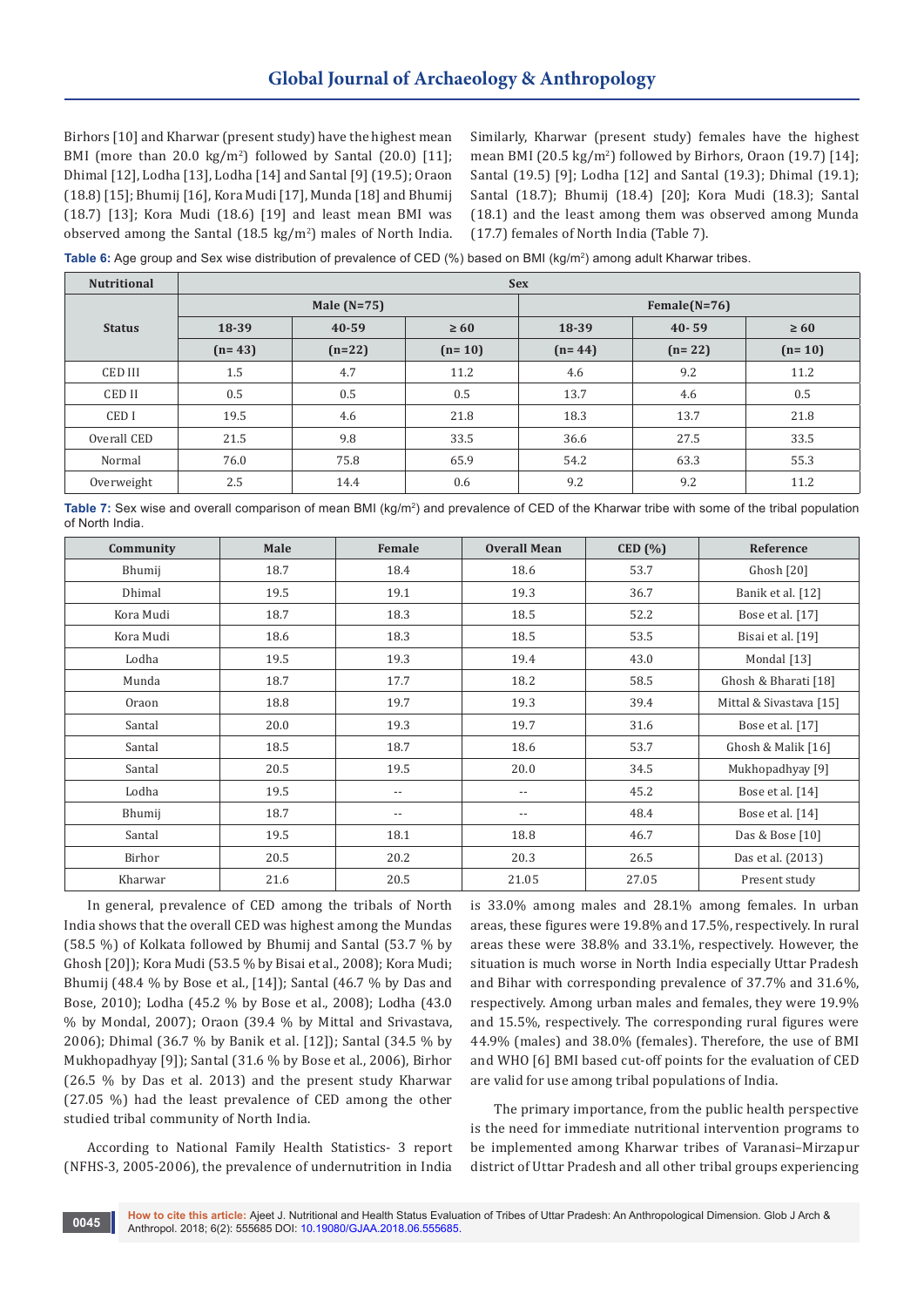nutritional stress. The Government should play an active role in reducing the rates of undernutrition among tribal people. It is imperative that the recommendations should include not only adequate dietary intake but also various ways in which they can enhance their socio-economic status through improved education and employment opportunities. It has already been emphasized [21-24] that there exists variation in social and economic conditions among tribes of India. Similar studies should also be undertaken among all other tribal populations in India since they constitute a sizeable portion of India's population.

## **Conclusion**

From our study it can be concluded that the nutritional status of Kharwar tribes was serious; females and oldest peoples experiencing the most severe situation then the others. There is strong evidence that, in general, Kharwar tribes and other tribal populations of India were experiencing serious to critical nutritional stress.

## **Acknowledgement**

Author gratefully acknowledged Kharwar tribes and their family member, villagers and block authorities of Varanasi-Mirzapur district of Uttar Pradesh for their cooperation. Author would also like to thank Anil Khadanga and Jyoti Raja (student of Department of Anthropology, Pondicherry University) for their help in data collection and especially grateful for the assistance and encouragement of Prof. A.K. Kapoor and Prof. Satwanti Kapoor and the medical professional of BHU for their help during research.

## **References**

- 1. [Calder PC, Jackson AA \(2000\) Undernutrition, infection and immune](https://www.ncbi.nlm.nih.gov/pubmed/19087431)  [function. Nutrition Research Review 13\(1\): 3-29.](https://www.ncbi.nlm.nih.gov/pubmed/19087431)
- 2. [Crompton DWT, Nesheim MC \(1982\) Nutritional science and](https://www.jstor.org/stable/pdf/1308819.pdf)  [parasitology: A case for collaboration. Bioscience 32: 677-680.](https://www.jstor.org/stable/pdf/1308819.pdf)
- 3. Census of India 2001 and 2011.
- 4. Weiner JS, Lourie JA (1981) Human Biology: A Guide to Field Methods. International Biological Programme, IBP No.9. Marylebone London NW, UK.
- 5. Lohman TG, Roche AF, Martorell R (1988) Anthropometric Standardization Reference Manual. Human Kinetics Books, Chicago, USA.
- 6. WHO (1995) Physical Status: The Use and Interpretation of Anthropometry. Technical Report Series no. 854. World Health Organization, Geneva, Switzerland, USA.
- 7. Rao HD, Brahmam GNV, Rao MK, Reddy GCH, Rao PN (1996) Nutrition profile of certain Indian Tribes. Proceedings of a National seminar on Tribal Development options. PK Samal, edt GB Pant. Institute of Himalayan Environment & Development, Almora, India.
- 8. [Rao HD, Rao MK, Rao RG \(1994\) Nutritional status of Tribal preschool](https://www.ncbi.nlm.nih.gov/pubmed/7896385)  [children in three ecological zones of Madhya Pradesh. Indian Pediatrics](https://www.ncbi.nlm.nih.gov/pubmed/7896385)  [31\(6\): 635-640.](https://www.ncbi.nlm.nih.gov/pubmed/7896385)
- 9. Mukhopadhyay A (2009) Anthropometric characteristics and undernutrition among adult Santal tribe of Birbhum District. West Bengal, Anthropological Science, India, p. 1-4.
- 10. [Das S, Bose k \(2010\) Body Mass Index and Chronic Energy Deficiency](https://www.j-humansciences.com/ojs/index.php/IJHS/article/view/1123/0)  [among Adult Santals of Purulia District, West Bengal, India.](https://www.j-humansciences.com/ojs/index.php/IJHS/article/view/1123/0)  [International Journal of Human Science 7: 2.](https://www.j-humansciences.com/ojs/index.php/IJHS/article/view/1123/0)
- 11. [Bose K, Banerjee S, Bisai S, Mukhopadhyay A, Bhadra \(2006\)](https://www.tandfonline.com/doi/abs/10.1080/03670240600648906)  [Anthropometric profile and chronic energy deficiency among adult](https://www.tandfonline.com/doi/abs/10.1080/03670240600648906)  [Santal tribals of Jhargram, West Bengal, India: Comparison with other](https://www.tandfonline.com/doi/abs/10.1080/03670240600648906)  [tribal populations of Eastern India. Ecology of Food Nutrition 45: I-II.](https://www.tandfonline.com/doi/abs/10.1080/03670240600648906)
- 12. [Banik DS, Bose K, Bisai S, Bhattacharya M, Das S \(2007\) Chronic](http://journals.sagepub.com/doi/abs/10.1177/156482650702800311)  [energy deficiency among adult Dhimals of Naxalbari, West Bengal:](http://journals.sagepub.com/doi/abs/10.1177/156482650702800311)  [Comparison with other tribes of Eastern India. Food and Nutrition](http://journals.sagepub.com/doi/abs/10.1177/156482650702800311)  [Bulletine 28\(3\): 348-352.](http://journals.sagepub.com/doi/abs/10.1177/156482650702800311)
- 13. Mondal PS (2007) Nutritional status of adult Lodha males of Shyamraipur, Paschim Medinipur. Paper presented in seminar on Approaching Development in Department of Anthropology, Vidyasagar University, India, p. 6.
- 14. [Bose K, Bisai S, Mondal PS, Ghosh M \(2008\) Body mass index and](https://link.springer.com/article/10.1007/s10389-007-0153-x)  [chronic energy deficiency among adult male Lodhas and Bhumijs:](https://link.springer.com/article/10.1007/s10389-007-0153-x)  [A comparison with other tribal populations of West Bengal, India.](https://link.springer.com/article/10.1007/s10389-007-0153-x)  [Journal of Public Health. 16: 117–121.](https://link.springer.com/article/10.1007/s10389-007-0153-x)
- 15. [Mittal PC, Srivastava S \(2006\) Diet, nutritional status and food related](https://www.ncbi.nlm.nih.gov/pubmed/16602836)  [traditions of Oraon tribes of New Mal \(West Bengal\), India. Rural and](https://www.ncbi.nlm.nih.gov/pubmed/16602836)  [Remote Health 6\(1\): 385.](https://www.ncbi.nlm.nih.gov/pubmed/16602836)
- 16. [Ghosh S, Malik SL \(2007\) Sex Differences in Body Size and Shape](http://krepublishers.com/02-Journals/T-Anth/Anth-09-0-000-000-2007-Web/Anth-09-2-000-000-2007-Abst-PDF/Anth-09-2-143-149-2007-398-Ghosh-S/Anth-09-2-143-149-2007-398-Ghosh-S-Tt.pdf)  [among Santhal of West Bengal. Anthropologist 9\(2\): 143-149.](http://krepublishers.com/02-Journals/T-Anth/Anth-09-0-000-000-2007-Web/Anth-09-2-000-000-2007-Abst-PDF/Anth-09-2-143-149-2007-398-Ghosh-S/Anth-09-2-143-149-2007-398-Ghosh-S-Tt.pdf)
- 17. [Bose K, Ganguli S, Mamtaz H, Mukhopadhyay A, Bhadra M \(2006\)](https://www.jstage.jst.go.jp/article/ase/114/1/114_1_65/_html/-char/en)  [High prevalence of undernutrition among adult Kora Mudi tribals of](https://www.jstage.jst.go.jp/article/ase/114/1/114_1_65/_html/-char/en)  [Bankura District, West Bengal, India. Anthropological Science 114: 65-](https://www.jstage.jst.go.jp/article/ase/114/1/114_1_65/_html/-char/en) [68.](https://www.jstage.jst.go.jp/article/ase/114/1/114_1_65/_html/-char/en)
- 18. [Ghosh R, Bharati P \(2006\) Nutritional status of adults among Munda](https://www.ncbi.nlm.nih.gov/pubmed/16883965)  [and Pod populations in a peri urban area of Kolkata City, India. Asia](https://www.ncbi.nlm.nih.gov/pubmed/16883965)  [Pacific Journal of Public Health 18\(2\): 12-20.](https://www.ncbi.nlm.nih.gov/pubmed/16883965)
- 19. Bisai S, Bose K, Katun A, Ganguli S, Das P (2008) Nutritional stress in Kora Mudis of two districts in West Bengal. India: A comparative statement. In: Basu SK, Banik SD (Eds.), Enviroment Pollution, Protection and Policy Issues. APH Publication Corporation, New Delhi, India.
- 20. Ghosh M (2007) Nutritional status of adult Bhumij males of Kharagpur, Paschim Medinipur. Paper presented in seminar on Approaching Development in Department of Anthropology. Vidyasagar University, India, 5: 22.
- 21. Topal YS, Samal PK (2001) Causes for variation in social and economic conditions among tribes of Indian Central Himalaya: A comparative study. Man, in India. 81: 87-88.
- 22. Mandal H, Mukherjee S, Datta A (2002) India- An Illustrated Atlas of Tribal World. Anthropological Survey of India, Kolkata, India.
- 23. National Family Health Survey (NFHS-3) (2006) Report on West Bengal by International Institute for Population Science (IIPS), India. Volume II, Mumbai, IIPS.
- 24. Scrimshaw NS, Taylor CE, Gordon JE (1968) Interaction of Nutrition and Infection. WHO, Genev, Switzerland, USA.